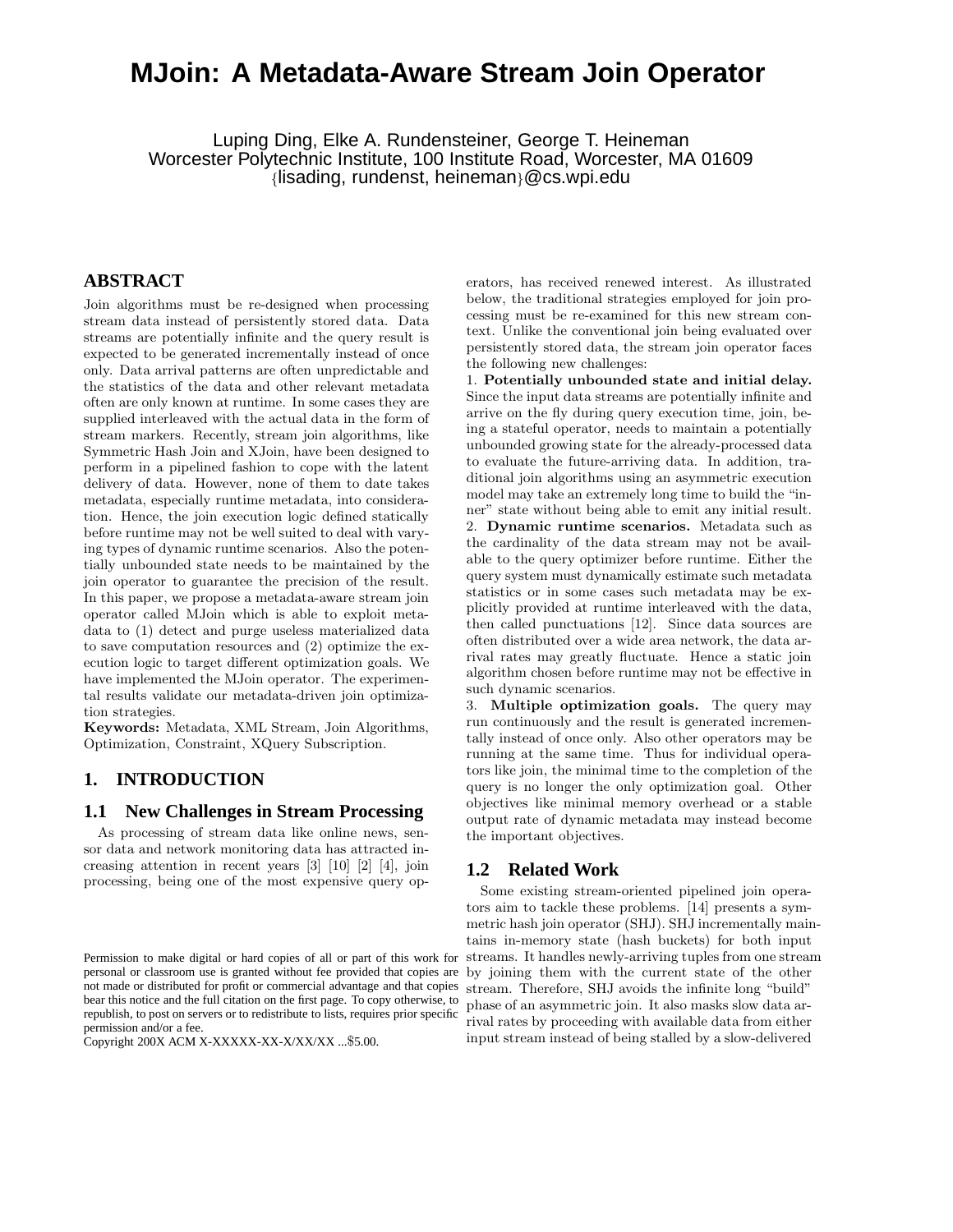data source. XJoin [13] extends SHJ to also handle any potential memory overflow, lifting the unrealistic assumption for the whole join state to be memory-resident. It provides a three-stage policy to switch the join processing between the memory-resident and disk-resident portion of the state to cope with any slow delivery of stream data. That is, the in-memory join is always given the highest priority. The blocking period during delayed data delivery is exploited to make progress on the join related to secondary-storage-resident tuples. Similar to XJoin, double-pipelined hash join [8] is another symmetric join strategy with overflow resolution.

However, none of the above join strategies take metadata about the stream, neither static nor dynamic, into consideration. Therefore, they will neither recognize nor drop no-longer-needed data from the state. Thus they don't tackle the problem of a potentially infinite state. Their execution logic is not optimized in accordance with the available metadata. Moreover, some of these join strategies only aim for a single optimization goal, namely, throughput, while other optimization goals may be more appropriate for stream data.

In response, [10] proposed the idea of exploiting constraints on data streams to reduce the memory overhead of the query operators by purging useless data from the state. [1] further provides a query execution algorithm that has state purging rules based on static constraints. These two works only consider a subset of static constaints, namely, integrity constraints and clustered or ordered arrival patterns known before runtime. They don't deal with intra-operator scheduling nor target different optimization goals. Tucker et al. [12] describe a framework for stream operators in the presence of puncutations, the runtime metadata. They define state purging and punctuation propagation functions for stream operators. However, no metadata-driven optimized join algorithm has been proposed to date.

Semantic query optimization [5] [9] is the counterpart of metadata-aware query optimization in the traditional query processing context. It uses knowledge of the semantics of the data to transform a query into an equivalent query which can be processed more efficiently. It is based on the fact that all the base data and metadata are available before runtime. It is also typically a plan-level instead of an operator-level optimization.

## **1.3 Our Approach**

In this paper, we present MJoin, a metadata-aware stream natural join operator, which has the following features:

- 1. Use a multi-subtask execution model, with each subtask being equipped with a family of alternate execution strategies. Driven by metadata, one of the strategies will be chosen based on optimization heuristics.
- 2. Reduce resource requirements by correctly and in a timely manner detecting and purging useless data from the join state.
- 3. Be able to target different optimization goals.

4. Handle memory overflow by applying secondarystorage-involved overflow resolution techniques.

To the best of our knowledge, MJoin is the first join strategy that exploits both static and dynamic metadata to optimize the execution logic and also target different optimization goals. We have implemented MJoin in Raindrop [11], an XQuery subscription system developed at WPI. We also report on experimental studies that validate our metadata-driven optimization strategies.

The rest of the paper is organized as follows: Section 2 gives a running example. Section 3 provides background knowledge. Section 4 gives an overview of the MJoin operator. The detailed description of the join algorithm is presented in Section 5. Section 6 shows the experimental results and we conclude our work in Section 7.

#### **2. RUNNING EXAMPLE**

As running example throughout this paper, we consider an Online News Management System (Figure 1(a)), which publishes news as well as collects user access data, analyzes both news information and access records to get statistics. The *News Publisher* generates the general description about news and submits them as XML stream (Figure 2). The *Access Monitor* generates an XML stream of user access records of each news item from the time it is posted until it is dropped off the top 10 latest news. After that, a punctuation is inserted into the stream signaling "no more access record for news item with a serial number equal to some value will be generated" (Figure 3). The *Data Analyzer* enables the data analyst to issue XQueries over the XML streams. For example, the XQuery in Figure 4 correlates the user's IP address with the keywords of the news this user has read to establish the interrelationship between user interest and the keywords of the news items. In the corresponding query plan shown in Figure 1(b), a natural join operator joins the stream *NewsGeneral* (denoted as *ISa*) with the stream *AccessRecord* (denoted as *ISb*) on *sno*. This is a one-to-many join on the key of the stream  $IS_a$  and the foreign key of the stream  $IS_b$ .

The leaf operators of the query plan are special operators called *Convert*, which is similar to X-scan operator in Tukwila [7]. A *Convert* operator takes an XML stream and converts it to a stream of tuples. Those tuples will conform to the fixed schema shown in Figure 1(b). Therefore, the input data of Join operator are two potentially infinite streams of tuples.



**Figure 1: Running Example.**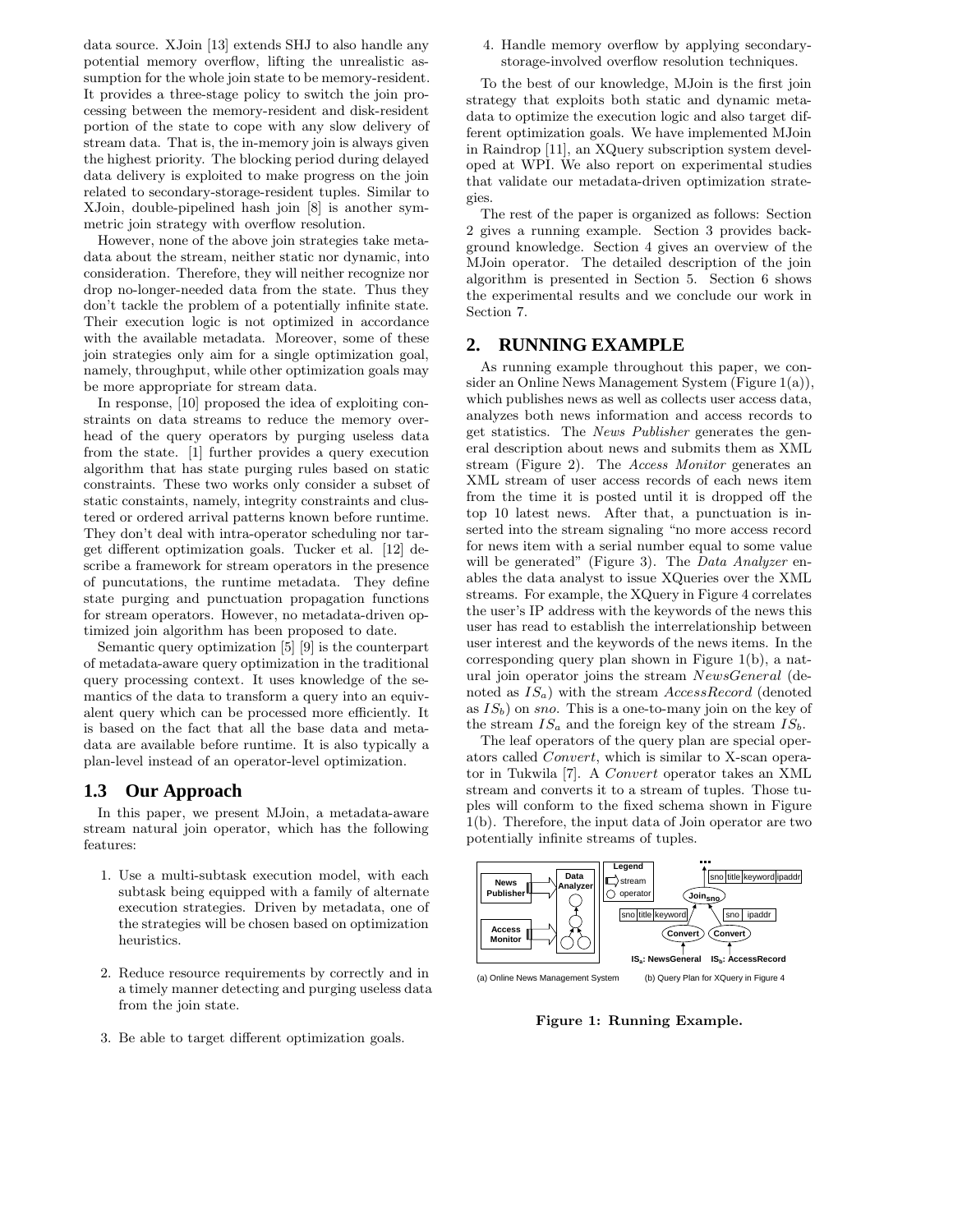```
<stream:NewsGeneral>
  <info>
    \langlesno> 79 \langle/sno>
    <title> Cashless society gets mixed reviews </title>
    <keyword> Smart Card </keyword>
  </info>
    ...
```
#### </stream:NewsGeneral>

#### **Figure 2: General News Information Stream.**

```
<stream:AccessRecord>
  <record>
    \langlesno> 79 \langle/sno>
    <ipaddr> 64.58.76.224 </ipaddr>
  </record>
  <record>
    <sno> 81 </sno>
    <ipaddr>207.68.172.234</ipaddr>
  </record>
  <record>
    <sno> 79 </sno>
    <ipaddr> 202.112.39.8 </ipaddr>
  </record>
  <punct:record>
    <sno> 79 </sno>
    <ipaddr> * </ipaddr>
  </punct:record>
  ...
</stream:AccessRecord>
```
**Figure 3: User Access Record Stream.**

```
FOR $ar in stream("AccessRecord")/record
RETURN {
  FOR $ng in stream("NewsGeneral")/info[sno=$ar/no]
   RETURN
      <data> $ng/keyword, $ar/ipaddr </data>
}
```
**Figure 4: Example XQuery.**

#### **3. BACKGROUND**

#### **3.1 Join Semantics and State**

We use the **semantics** of continuous queries over multiple data streams defined in [10]. The *active set* of a stream natural join  $J$  at time  $T_t$  consists of all tuples that have been processed before time  $T_t$ . Then the answer of *J* at any time  $T_t$ ,  $A(J, T_t)$ , is defined as the answer resulting from evaluating *J* using standard natural join operator semantics over the active set of *J* at time *Tt*.

A *stateful* operator, like join, needs to materialize the whole or at least a partial set of already-processed data to be able to process the future-arriving data. Such materialized dataset is called *state*. In MJoin algorithm, each data item in the state is called *state tuple*, which corresponds to a whole input tuple. We denote the state corresponding to the input streams  $IS_a$  and  $IS_b$  by  $S_a$ and *Sb*, respectively.

#### **3.2 Metadata**

*Metadata* for a database defines how the data is stored, including its schema definition, integrity constraints and index information. In the stream context, schema information and integrity constraints can be provided at stream registration phase. Then they are available at

the static query optimization phase. Some information may not be known before runtime, possibly only being delivered in the form of runtime metadata, including (1) the number of tuples of each stream seen thus far; and (2) the domain of future data.

Our goal is to design a join operator that is able to make use of both static and on-the-fly metadata. We now classify metadata by summarizing important dimensions of metadata introduced in the literature. As Figure 5 shows, *granularity* specifies the level at which the metadata would be applied, including query (like window constraints), schema (like integrity constraints), and instance level (like punctuations [12] interleaved inside the stream). *Time* characterizes when the metadata is *available* to our system, either statically at query optimization time or dynamically at runtime. The *scope* dimension refers to the time period during which the metadata will be valid. Global metadata would be valid for the whole data stream, while local metadata is only valid for a specified substream. In [10], they distinguish between static and dynamic constraints. By the classification of Figure 5, all global constraints obtained before runtime are static constraints, and all other constraints are dynamic.



**Figure 5: Dimensions of Metadata.**

Below we will introduce two types of metadata exploited by MJoin.

**Integrity constraints** [6] are schema level metadata. We assume they are available before runtime and are global. We consider a join between a key and a foreign key, which implies a one-to-many join. Since the data arrival rates are unpredictable, we don't have any restrictions on the relative arrivals of the key and its matching foreign keys.

**Punctuations** [12] are predicates on stream elements which specify what items will not be seen past the punctuation. Punctuations are interleaved inside the actual data stream to mark the end of substreams. Hence, they serve as dynamic domain information for future data. By logically breaking an infinite stream into a combination of finite streams, the cardinality of substreams becomes known. We classify a punctuation as runtime instance-level metadata, which is globally valid from declaration onwards until the end of the stream.

In MJoin, we continue to use the punctuation model and semantics defined in [12]. A concrete example of the punctuation has been presented in the running example (inside the stream in Figure 3). We also assume all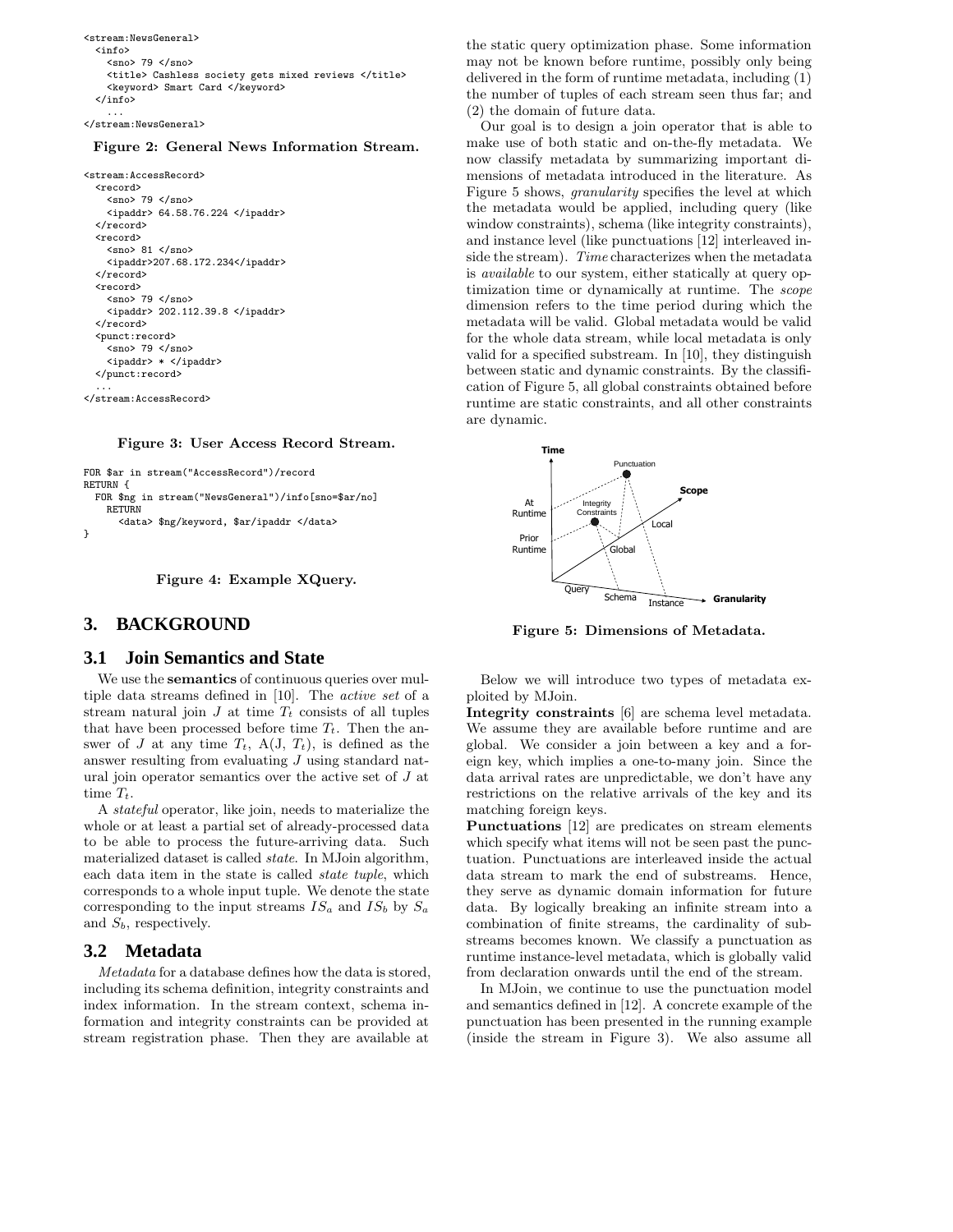metadata is provided by the stream generator, either when the stream is registered or at runtime. The MJoin operator will make use of them, whenever available, but it has no control over their content nor their arrival patterns.

## **4. MJOIN OPERATOR OVERVIEW**

Internal to the join operator design, a set of subtasks are performed within an infinite loop. These subtasks include:

- 1. Retrieve a tuple *tup* from some input stream (e.g., *ISa*);
- 2. Search the state  $S_b$  using  $tup$  for matching tuples, join them with *tup*, and output the result;
- 3. Insert *tup* into the state *Sa*;
- 4. Retrieve a punctuation *punct* from some input stream (e.g., *ISb*);
- 5. Purge useless state tuples from the state  $S_a$  using *punct*.

We have various strategies designed for performing each subtask, with each strategy being optimized for certain metadata and specific optimization goal.

#### **4.1 Stream Scheduling**

The traditional hash join algorithm [6] proceeds in a "sequential-build-and-probe" mode, which relies on the fact that the entire dataset is finite and available before query execution. However, when dealing with potentially infinite stream data which gradually becomes available at runtime, such strategy does not apply because of the huge initial delay for building the inner dataset. Instead, the join algorithms which proceed in "interleaved-build-and-probe" mode [14] [13] [8] are proposed for the stream context. At each time, a tuple from either input stream is retrieved to probe the state of the other stream and then is inserted into the corresponding state. *Stream scheduling* determines from which input stream the next tuple should be retrieved from. We consider two stream-scheduling strategies.

*Random scheduling* randomly retrieves a tuple from one input stream to process, hence treating both inputs symmetrically. This is easy to control. However, in the case that the two inputs are not symmetric, like a one-to-many join, asymmetric stream scheduling may perform better than symmetric ones.

We design the *priority-driven scheduling*, an asymmetric strategy. It breaks both input streams into a sequence of substreams. Each time a substream from each stream is picked to form a substream pair. Within such substream pair, the traditional hash join algorithm is reused, that is, the smaller dataset is chosen as "inner" one to build the state, and tuples from the other dataset are used to probe the state. Therefore, in the one-tomany join from  $IS_a$  to  $IS_b$ ,  $IS_a$  is assigned a higher priority to be consumed next. This costs less overhead in building and probing than the opposite choice or random scheduling for the following reasons: (1) Every tuple from *IS<sup>b</sup>* can be dropped after it has been joined

once. Ideally, if tuples from both streams arrive in the same order with respect to the join attribute, then each time a tuple from  $IS_b$  is used to probe  $S_a$ , the matching tuple is likely to be already there. Hence the materialization cost of tuples from  $IS_b$  is avoided; (2) By materializing an equal number of tuples from both inputs, *S<sup>a</sup>* would cover a wider data range. This may improve the chance of newly-arriving tuples from  $IS_b$  to get joined immediately.

#### **4.2 Tuple Scheduling**

Unlike stream scheduling which concerns itself with making a decision about which stream to read data from, *tuple scheduling* affects the order in which tuples from the same input stream are processed.

*Sequential scheduling* is the default tuple scheduling strategy. Here the order of processing tuples from the same stream is also the order of retrieving them. The advantage of sequential scheduling is simplicity. However, in some cases we want to break the coupling of retrieving and processing tuples to achieve a better output rate of both data and punctuations.

We design *value-oriented scheduling* which schedules the processing of tuples based on the relationship between their values and the available punctuations. For example, in a many-to-many join with punctuations over both input streams, once a punctuation arrives from  $IS_a$ , the corresponding punctuation would be expected from  $IS_b$  so that we can propagate such punctuation (although it may never come). The prerequisite to propagating a punctuation is that all possible output tuples matching the punctuation have been generated. Therefore, tuples from  $IS_b$  which match the to-bepropagated punctuation will be assigned higher priority to be processed, while the processing of tuples which likely won't contribute to the punctuation propagation is delayed.

We design the rule for switching between these two tuple scheduling strategies. By default, sequential scheduling is used. When some punctuation arrives, valueoriented scheduling is activated and works until: (1) the punctuation expires (all the tuples punctuated by this punctuation have finished the join) and no valid punctuation exists or (2) stream scheduling switches to process another stream since stream scheduling overrides tuple scheduling.

#### **4.3 On-the-fly Dropping and State Purging**

By checking metadata, MJoin can achieve multi-fold gains in reducing memory overhead:

- 1. A tuple may never need to be inserted into the state if it won't have any chance to join with any future tuple, which we call *on-the-fly dropping*.
- 2. Once a state tuple is known to no longer be able to join with any future tuple, it is removed from the state, which is called *state purging*.

Either on-the-fly dropping or state purging can only happen when it is known from the metadata that no existing matching tuple from the opposite stream is left un-joined nor possibly still coming in the future. During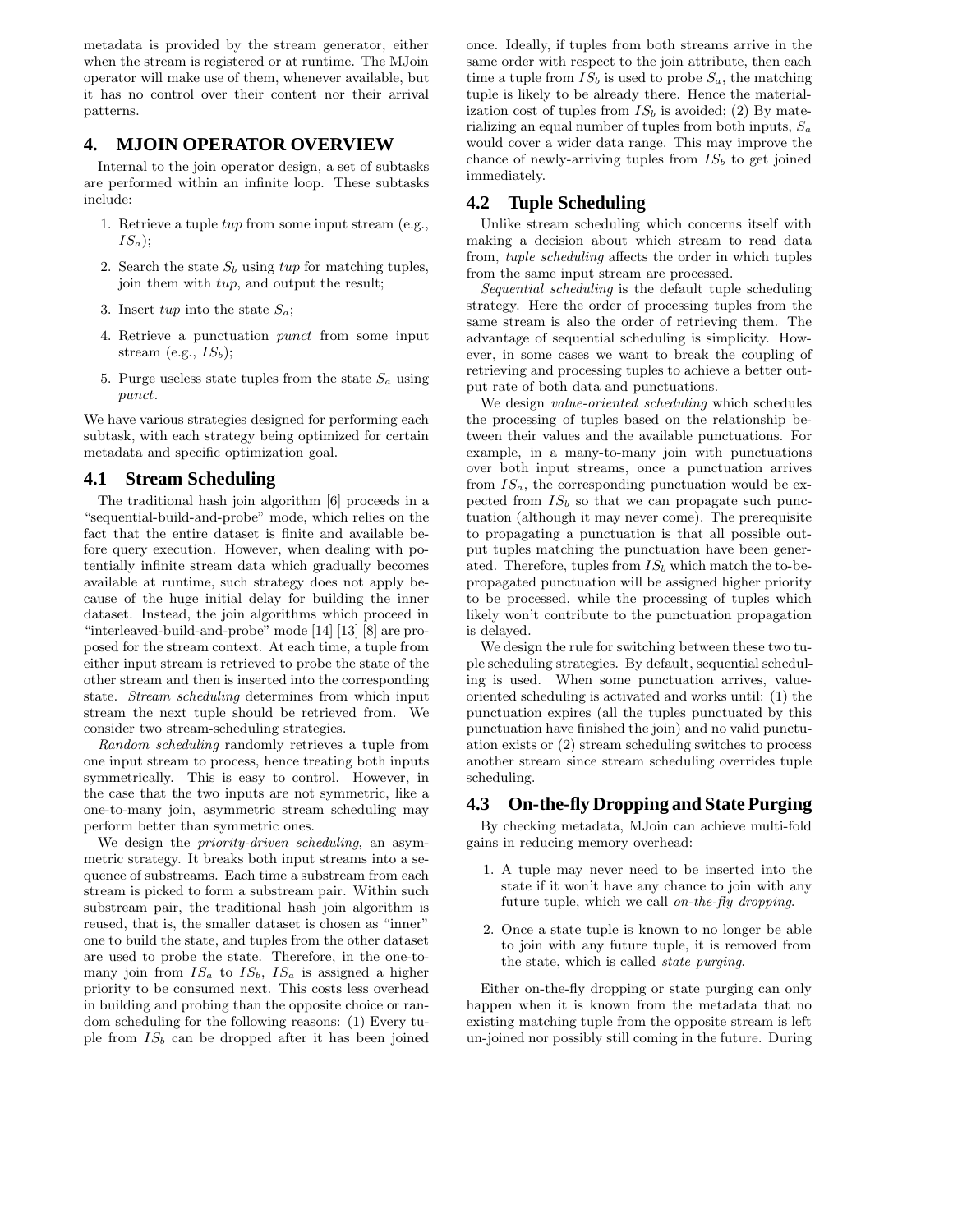the evaluation of the join, if we can get such *purging indication* from metadata frequently, either newly-arriving tuples don't even need to be inserted into the state or useless state tuples can be purged in a timely manner. Hence the memory overhead can be reduced without compromising the precision of the result. Depending on the metadata, the purging indication can be explicit or implicit. Static constraints would specify implicit purging indications as follows:

- 1. A one-to-many join from  $IS_a$  to  $IS_b$  implies that whenever a value occurs at *IS<sup>a</sup>* once, it won't occur any more. Hence there is no need to maintain the matching state tuples from *ISb*.
- 2. A clustered arrival implies that whenever the cluster is over, no data with the clustered join value will come. Hence the matching state tuples from the other input can be purged.
- 3. An ordered arrival is a special case of clustered arrival. It not only specifies that no data with such join value will come later, but also implies that no data with a join value less than (increasing order) or greater than (decreasing value) such value will come any more past this cluster.

In addition, each punctuation explicitly specifies a purging indication. In our algorithm, on-the-fly dropping based on a purging indication is always done immediately. This avoids the overhead of inserting tuples into the state. In addition, two state-purging strategies are proposed to be tuned for different optimization goals. State purging can be done whenever the purging indication is obtained. A performance gain will likely be achieved by shrinking the state. However, the purging itself carries some cost, that is, the state needs to be scanned to find the purgable tuples. Hence this represents a delicate tradeoff between time versus space. Accordingly, we design two purging strategies: *Immediate purging* will be performed when a purging indication is obtained; while *batch purging* (also called *lazy purging*) may purge the state at a better time (when the number of existing punctuations reaches some threshold or the input stream is temporarily blocked so that no new input data is available for a while) or until necessary (when the size of the state reaches some size limitation).

Immediate purging can guarantee the minimal memory overhead at any time as well as the earliest possible punctuation propagation, while batch purging can potentially gain a better data output rate by reducing the number of scanning operations over the state and potentially batching the purge. Depending on the optimization goal, a different purging strategy may be chosen. .

# **5. JOIN ALGORITHM**

MJoin extends XJoin [13] by introducing metadataaware optimization. We assume that all metadata is indeed accurate. We only deal with punctuations in the form of "from now on, no more tuple with a join value satisfying this *predicate* will arrive in the future". In

this section, we will describe the MJoin algorithm in dealing with a one-to-many join from  $IS_a$  to  $IS_b$  with punctuations on the join attribute of tuples from *IS<sup>b</sup>* (1- NP). Based on this, we briefly describe the modification of the 1-NP algorithm when dealing with a one-to-many join from  $IS_a$  to  $IS_b$  with a clustered arrival of tuples from  $IS_b$  (1-NC), which is a special case of 1-NP.

#### **5.1 Framework**

Figure 6 shows the framework of the MJoin operator.



**Figure 6: Framework of MJoin**

**Input/output queues.** Each input/output stream of the join operator corresponds to a FIFO queue (denoted as  $Q_a$ ,  $Q_b$  and  $Q_o$ , with  $Q_a$  and  $Q_b$  corresponding to *IS<sup>a</sup>* and *IS<sup>b</sup>* respectively), which can hold both data and punctuations.

**Punctuation collection.** The operator maintains a punctuation collection for each input stream. The collection contains all punctuations that have already arrived but have not yet been propagated. Each punctuation item specifies a predicate about the data.

**State structure.** The state contains hash buckets and a waiting tuple pool. *Hash buckets* hold all materialized data from the corresponding input stream. Similar to XJoin, each hash bucket has a memory-resident portion and a disk-resident portion. The *waiting tuple pool* contains *waiting tuples*, which have been retrieved from the queue, but haven't yet been processed due to valueoriented tuple scheduling. Waiting tuples are treated the same as those tuples which still sit in the queue, hence called waiting tuples.

**Punctuated range.** In order to purge useless data, we need to determine the data range specified by all the punctuations received so far from each input stream. We call it the *punctuated range* (denoted as *P R<sup>a</sup>* and *P R<sup>b</sup>* respectively). No new tuple with the join value falling into the punctuated range will come in the future. Then assume for example, a tuple  $t_a$  is retrieved from *IS<sup>a</sup>* and finishes the join with all matching tuples received thus far from  $IS_b$ . If the join value of  $t_a$  falls into  $PR_b$  so that it won't be able to join with any future tuple from  $IS_b$ , then  $t_a$  can be dropped on the fly.

#### **5.2 Overall Execution Logic**

**Join Stages.** Similar to XJoin, MJoin proceeds in three stages. The *in-memory* stage joins matching tuples in the memory-resident state of both input streams.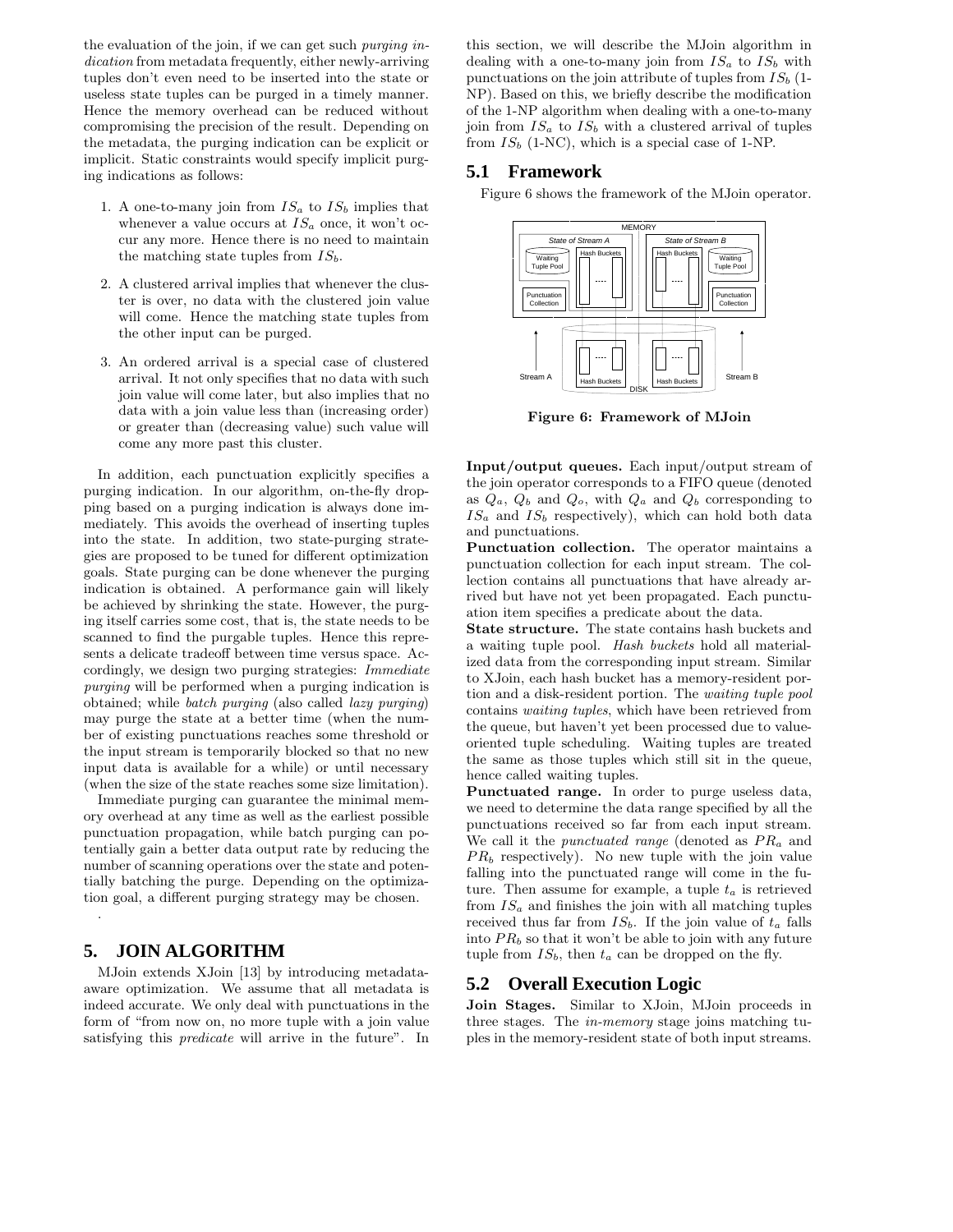The *memory-disk* stage joins the memory-resident state of one input with the disk-resident state of the other input. The *cleanup stage* joins any pairs of matching tuples which haven't gotten joined during the first two stages yet due to a state flush.

The in-memory stage always has the highest priority to run. It includes two different scenarios: (1) the newly-retrieved tuple will join with all matching tuples in the memory-resident state of the other input stream; (2) when the tuple scheduling switches from value-oriented to the sequential strategy, the waiting tuple pool will be cleaned out by processing all waiting tuples in the same way as (1). The memory-disk stage is activated whenever the in-memory stage blocks. And the cleanup stage starts when neither in-memory stage nor memory-disk stage can proceed. At each stage onthe-fly dropping and state purging may be applied.

**State purging rules.** In MJoin, state purging is invoked by one of the following events: (1) a punctuation is retrieved (using immediate purging); or (2) the maximal number of unpurged punctuations is reached (using batch purging); or (3) the memory is full and unpurged punctuations exist (batch purging); or (4) both input queues are empty (batch purging).

#### **5.3 1-NP Join Algorithm**

In the 1-NP join, we assume the stream generator will insert punctuations into the stream to signal the end of substreams, as shown in Figure 3. Such assumption is made only for simplifying the description of our algorithm, but it is not required. If no punctuation arrives, the execution logic described in Section 5.2 will be performed.

**Stream/tuple scheduling.** Since this is a one-tomany join, priority-driven stream scheduling is applied. In addition, triggered by the available punctuation, valueoriented tuple scheduling may be applied accordingly. Once started, MJoin operator will alternately retrieve substreams from *Q<sup>a</sup>* and *Qb*. Each queue is assigned a fixed retrieval quota, denoting the maximal number of tuples to be retrieved consecutively from a queue. At the beginning, the retrieval iterator of  $Q_a$  is 0. MJoin keeps retrieving tuples from  $Q_a$  until either  $Q_a$  becomes empty or the iterator of  $Q_a$  reaches the quota. Then  $Q_b$  begins to be consumed until an event happens similarly as above. Once the retrieval quota of one queue is reached, the quota of the other queue will be reset to 0. If the iterators of both queues are within the range [0, retrieval quota) and neither queue is empty, the head tuple of  $Q_a$  will be retrieved because  $Q_a$  is assigned higher scheduling priority.

**Execution logic.** The execution logic is determined based on two fundamental rules given below.

**Rule 1**: If MJoin is optimized to maximize the tuple output rate, batch purging will be applied. The state purging rule is stated in Section 5.2. The execution logic is defined as follows:

1. The MJoin algorithm is running in an infinite loop. Each time the stream and tuple scheduling strategies will decide how to retrieve tuples from queues and in which order to process them. After a tu-

ple or a punctuation is retrieved and chosen to be processed, either step 2, 3 or 4 will be performed.

- 2. A tuple  $t_a$  retrieved from  $Q_a$  is used to probe  $S_b$ . If no matching tuple is found, *t<sup>a</sup>* is inserted into *Sa*. MJoin continues to retrieve the next tuple. If matching tuples are found, *t<sup>a</sup>* joins with all of them and then purges them immediately. If the join value of  $t_a$  falls into  $PR_b$  and the matching bucket in *S<sup>b</sup>* doesn't have any disk-resident portion, then *t<sup>a</sup>* is dropped as well. Otherwise it is inserted into  $S_a$ . The corresponding pseudocode for this step is shown in Figure 7.
- 3. A tuple  $t_b$  retrieved from  $Q_b$  is used to probe  $S_a$ . If a matching tuple  $t_a$  is found,  $t_b$  is joined with  $t_a$  and then dropped. Otherwise  $t_b$  is inserted into *Sb*.
- 4. A punctuation  $p$  retrieved from  $Q_b$  is inserted into the punctuation collection.
- 5. Whenever a tuple is inserted into the state, the status bit for purging will be checked to see if state purging is needed.

```
Procedure stage-mem-a (Tuple ta) {
        * Compute the hash value.
      Object key = hash(t_a.sno);
       /* Get corresponding hash bucket. */
      Bucket bucket = S_b.getBucket(key);
     if (bucket \neq \emptyset)
           foreach t_b in bucket
                  \frac{1}{4} Join t_a with matching tuples from S_b. */
                  if (t_a sno == t_b sno) {
                        Qo.enqueue(join(t_a, t_b));<br>/* Purge matching tuple from S_b. */
                        Sb.purge(tb); }
      /<sup>*</sup> Judge whether to drop t_a on the fly. <sup>*</sup>/<br>if (t_a sno ∈ PR_b /<sup>*</sup> PR_b is punctuated range of S_b. */
           if (bucket.hasDiskPart())
                 Sa.add(ta);
     else
           S_a.\text{add}(t_a); }
```
#### **Figure 7: Join Algorithm in Pseudocode.**

**Rule 2**: If MJoin is optimized to minimize the memory overhead, immediate purging will be applied to purge the state whenever a punctuation is retrieved from *Qb*. The rest of the execution logic is the same as above. **Duplicate issue.** Although the multi-stage join algorithm is applied, for a one-to-many or one-to-one join, MJoin doesn't have the potential problem of producing spurious duplicate tuples, which is unlike XJoin. Since any tuple from  $IS<sub>b</sub>$  will be dropped immediately after it is joined with the matching tuple from  $IS_a$ , it has no chance to contribute to more than one output tuple. Hence the execution logic is simpler than XJoin.

#### **5.4 Further Optimization of 1-NC Join**

1-NC (one-to-many-clustered) join is a special case of 1-NP join, which has stricter constraints on the stream *ISb*. Hence it provides opportunity for further optimization. For example, since tuples with the same join value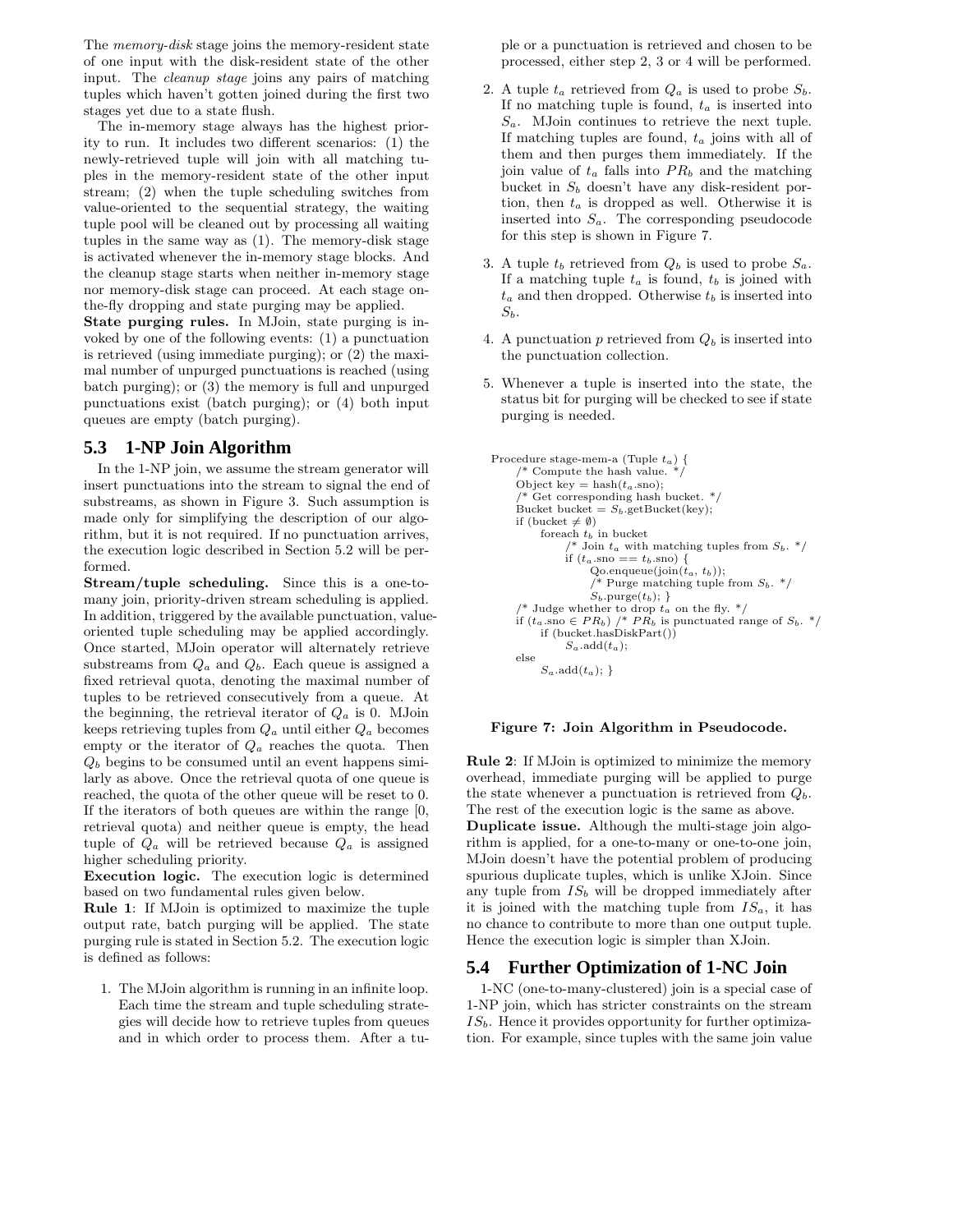arrive consecutively, the stream scheduling strategy can be changed accordingly to speed the output rate. Whenever a tuple from *IS<sup>b</sup>* gets joined, MJoin will continue to retrieve the subsequential tuples from  $IS_b$  until a different value occurs to signal the end of the cluster. In doing so, more cost of probing and inserting tuple into the state has been saved.

# **6. EXPERIMENTAL VALIDATION**

We now provide experimental results to explore the effectiveness of our metadata-based optimization.

### **6.1 Experimental Setup**

We ran the experiments on an  $Intel(R)$  Celeron(TM) 733 MHz processor, with 512 MBytes real memory, running Windows2000 and Java 1.4.1 01. To have repeatable experiments, we create *NewsGeneral* and *Access<sup>−</sup> Record* streams beforehand and feed them to the MJoin operator at runtime. A punctuation is inserted into the *AccessRecord* stream whenever a news item is rolled out of the top 10 latest news and the access monitor no longer generates user access records for it. Within each punctuated substream, at most 10 distinct *sno* values exist representing the serial numbers of the news being monitored. Each distinct *sno* value may correspond to multiple access records, which arrive in a random order. A substream of *AccessRecord* (only *sno* value) is shown below. P(*value*) represents the punctuation. For example, P(3) means no more *sno* with value 3 will come afterwards.

← 9,12,5,11,7,4,12,6,4,7,3,12,P(3),5,11,10,7,4,7,4,9,12,P(4),8,...←

We test two arrival patterns of the input streams. In the *ordered* pattern, both input streams arrive in the increasing order with respect to *sno* of the *NewsGeneral* stream and the punctuated *sno* of the *AccessRecord* stream. In the *random* pattern, *NewsGeneral* stream arrives in some random order with respect to the *sno* value.

Due to space limitations, here we only show the experiments which test the in-memory behavior of the 1-NP join running in the "CPU-limited mode", that is, the input queues never become empty. All experiments are run at least 10 times and the averages over all runs are plotted.

## **6.2 Results**

**Experiment 1: Stream and tuple scheduling.** We first compare the performance of two combinations of stream and tuple scheduling, that is, priority-driven stream scheduling with value-oriented tuple scheduling vs. random stream scheduling with sequential tuple scheduling. The latter is the default strategy used by most existing stream join algorithms [13] [14]. We evaluate MJoin using these two scheduling combinations over the two stream arrival patterns stated above. The time used to output a certain number of tuples is recorded. This time also covers the time for immediate purging and punctuation propagation. Figure 8 shows the result in the case of *ordered* and *random* arrival patterns respectively. We can see that in both cases, priority-driven

stream scheduling with value-oriented tuple scheduling always outperforms the other scheduling combination.



**Figure 8: Stream/Tuple Scheduling Strategies.**

**Experiment 2: MJoin vs. XJoin.** Second, we compare the result generating time and memory overhead of MJoin with XJoin. In this experiment, we eliminate the punctuation propagation task from MJoin because it is not supported by XJoin. Batch purging is applied here instead of immediate purging because the granularity of punctuations is rather small. We now purge conservatively after every 100 punctuations are received.



**Figure 9: Execution Time, MJoin vs. XJoin.**

Figure 9 shows that until some threshold (the total number of output tuples reaches 7500) is reached, MJoin costs somewhat more time than XJoin because the time used by MJoin to purge state dominates over the extra probing time taken by XJoin. As more data streams in, without purging, the state maintained by XJoin increases significantly. The probing time keeps increasing as well. MJoin, however, purges useless data in a timely manner so that it costs less time than XJoin. Especially, when memory overflow occurs in XJoin, MJoin will achieve more time savings because disk I/Os are significantly more expensive than only in-memory operations. Also from Figure 10, we can see that for the *random* arrival pattern, by getting rid of no-longerneeded data in a timely manner, the memory overhead can be significantly reduced as more data streams in. The result over *ordered* arrival pattern is similar to the *random* one.

**Experiment 3: Immediate vs. batch purging.** From Figures 9 and 10, we see that by applying batch purging, the memory overhead can be effectively reduced and the execution time won't deteriorate severely and can even be better as more data streams in. Now